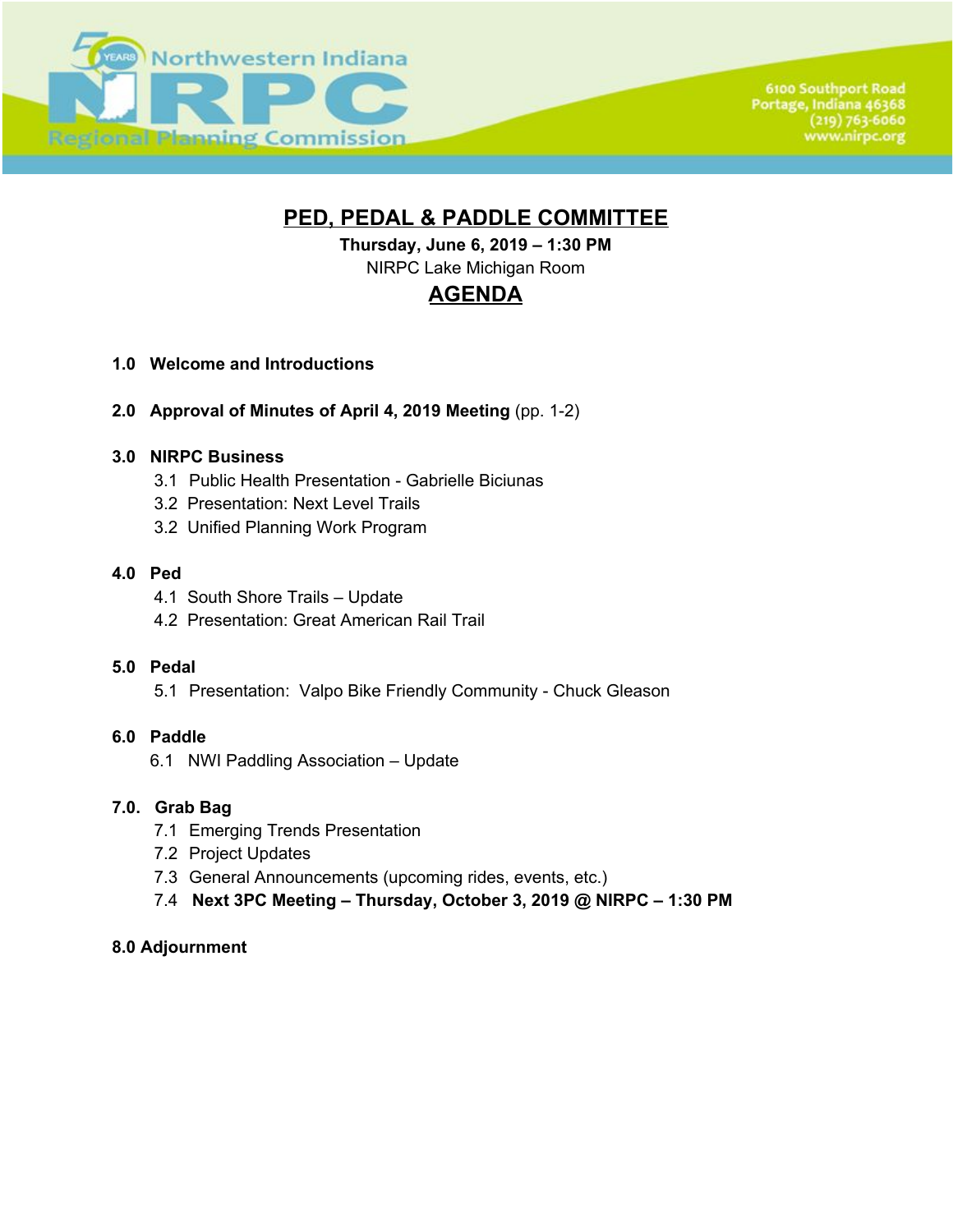#### **Ped, Pedal & Paddle Committee Meeting NIRPC Lake Michigan Room April 4, 2019**

**Members & Guests –** Brian Snedecor, Don Ensign, Ed Morales, Dave Shafer, Tom Fath, Brad Enslen, Jenny Orsburn, Bryan McCarty, Dean Button, Christine Williams, Teri Saltzman, Mark Schreiber, Chris Moore, John Novacich, Mark O'Dell, Jeff Sheridan, Dalia Zygas, Kelly Goodpaster, Jake Dammarell.

**Staff** – Mitch Barloga, Trey Wadsworth, Dominique Edwards, Mary Thorne

Brian Snedecor called the meeting to order at 1:35 p.m. with the Pledge of Allegiance and self-introductions.

The minutes of the February 7, 2018 meeting were approved on a motion by Dave Shafer and a second by John Novacich.

## **NIRPC Business**

Mitch Barloga presented an overview of the *NWI 2050 Plan* presented the draft *NWI 2050 Plan* which is out for public comment through April 30. The Plan examines trends and influences of the future including economy and place, environment, mobility, and people and leaders. It identifies strategies to pursue, investments to make, and progress to measure to achieve the vision for the region. This plan provides sixteen critical paths of action to be prepared for Northwestern Indiana's future. The Plan is online at <https://www.nirpc.org/2040-plan/transportation/2050-plan/>. Information includes the Plan Storybook, the Plan in PDF format, a link for comments and information on the open houses and public hearings which will be held during the last full week of April.

Also out for public comment through April 30 is the 2020-2024 Transportation Improvement Program. It is on the NIRPC website at under the Transportation/2020-2024 TIP dropdown. All input from the public and the topical committees will be presented in a public comment report.

The Transportation Conformity Determination for the *NWI 2050 Plan* and 2020-2024 Transportation Improvement Program can be found on the NIRPC website under the Environmental - Air Quality drop down. It is also open for public comment through April 30.

#### **Ped**

South Shore Trails Update **–** No report was given.

#### **Pedal**

Mitch Barloga gave a presentation about a conference he attended in Bentonville, Arkansas on collaborative regional trail initiatives where rail safety issues were also highlighted. This northwest part of the state has built an impressive network of bicycle